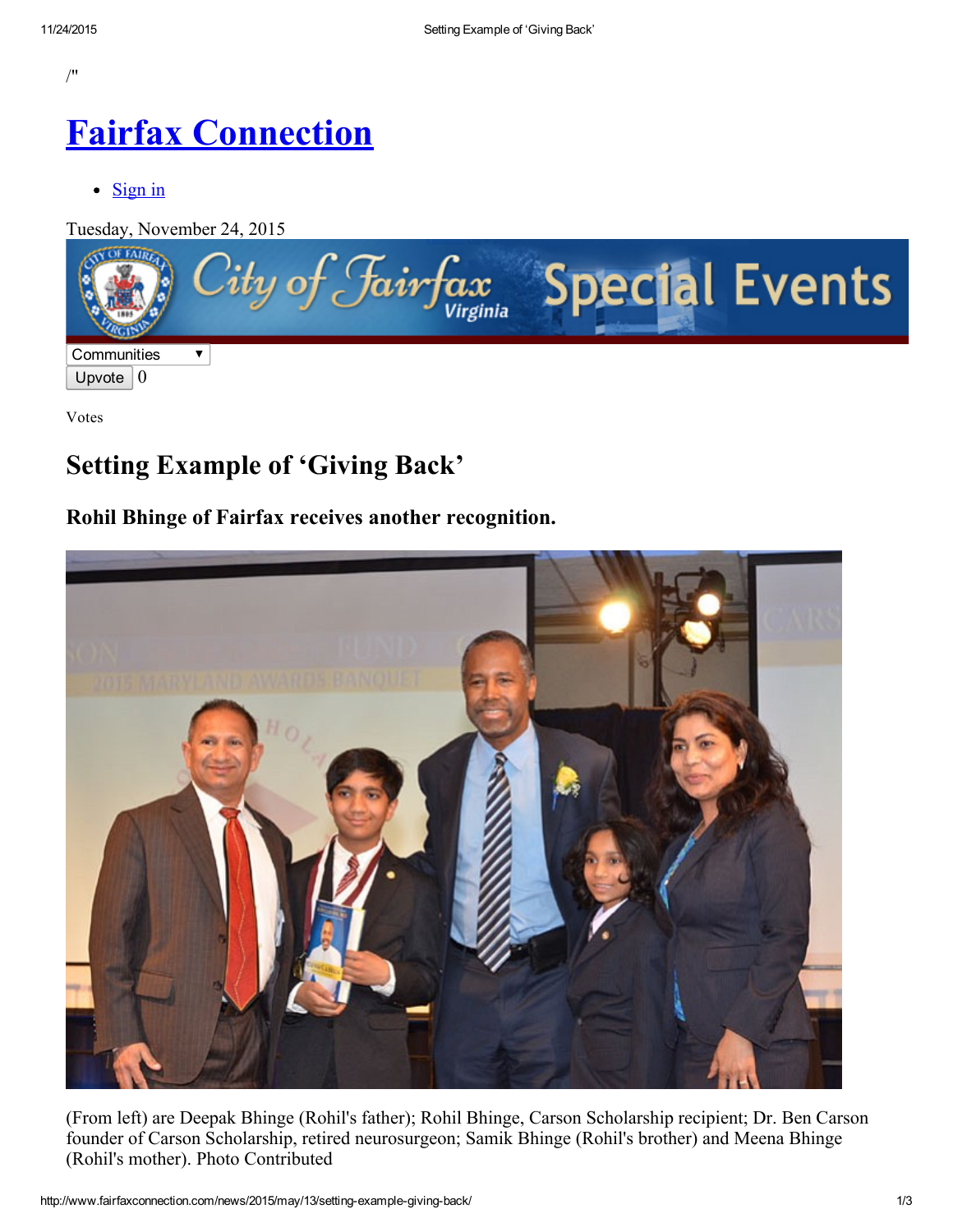[Wednesday,](http://www.fairfaxconnection.com/news/2015/may/13/setting-example-giving-back/) May 13, 2015

- Sign in to [favorite](http://www.fairfaxconnection.com/accounts/login/?next=/news/2015/may/13/setting-example-giving-back/) this
	- Discuss Comment, Blog [about](http://www.fairfaxconnection.com/weblogs/post/?cid=125&oid=91682)
	- Share this [Email,](http://www.fairfaxconnection.com/mailfriend/125/91682/70255886bc/) [Facebook](https://www.facebook.com/sharer.php?u=http://www.fairfaxconnection.com/news/2015/may/13/setting-example-giving-back/), [Twitter](http://twitter.com/home?status=http://www.fairfaxconnection.com/news/2015/may/13/setting-example-giving-back/)



Photo contributed

Rohil Bhinge and Dr. Ben Carson founder of Carson Scholarship, retired neurosurgeon.

Rohil Bhinge of Fairfax, sixth grader at Nysmith School in Herndon is the youngest recipient in Virginia of the 2015 Carson Scholar award of \$1,000. Dr. Ben Carson is an American author and retired neurosurgeon. He is the first surgeon to successfully separate conjoined twins at the head. Carson is running for the 2016 Presidential election.

The Carson Scholars founded by Carson and Mrs. Candy Carson, supports two main initiatives: Carson Scholarships and the Ben Carson Reading Project. The scholarship program awarded students who have embraced high levels of academic excellence and community service with \$1,000 college scholarships at a banquet reception in Baltimore in April 2015.

Rohil was awarded the scholarship on the basis of Mr. Ken Nysmith, principal and teacher recommendations, exceeding the scholarship's GPA criteria, and an essay on, "the best gift he received in his life." Rohil wrote about the 100,000 word gift which he received from his grandfather, 60-year-old handwritten journals of quotations. Rohil is 11 years old and currently attends the Nysmith School in Herndon. He excels in school and has been involved in community service projects since he was 9. He was awarded the title of Lord Fairfax in 2014 by Chairman Sharon Bulova for his fundraising efforts for a fully accessible park in Lee District called Chessie's BIG Backyard. Rohil is an active runner and has, with the help of his family and friends, collected more than \$4,500 for the Fairfax County Park Foundation in fundraising by organizing three annual fun runs. Rohil, with his mother's help, created and founded www.fairfaxfunrun.com fun run signup.

Rohil has been awarded the student Honoree award for the Best of Braddock award by Supervisor John Cook (R-Braddock District) and Elly Doyle award for volunteering at Fairfax County Parks. He has also organized food drives in his neighborhood during the last three Halloweens by distributing flyers for a campaign called, Hunger is Scary. Rohil has also been awarded the Gold Level Presidential Volunteer Service award for 100+ hours of volunteering in school and neighborhood. Rohil has been accepted through Nysmith school into the National Junior Honor Society.

Rohil is a young Mensan, John Hopkins Center Talented Youth Scholar and Duke Talent Identification Program Scholar. He has participated in the National Geography Bee at Virginia State level in 2014 and is the 2015 National History Bee first place regional level winner.

He hopes to inspire young people to volunteer and get involved in community service projects as a way to give back to the community. The past three years have been a big learning experience for Rohil and his family